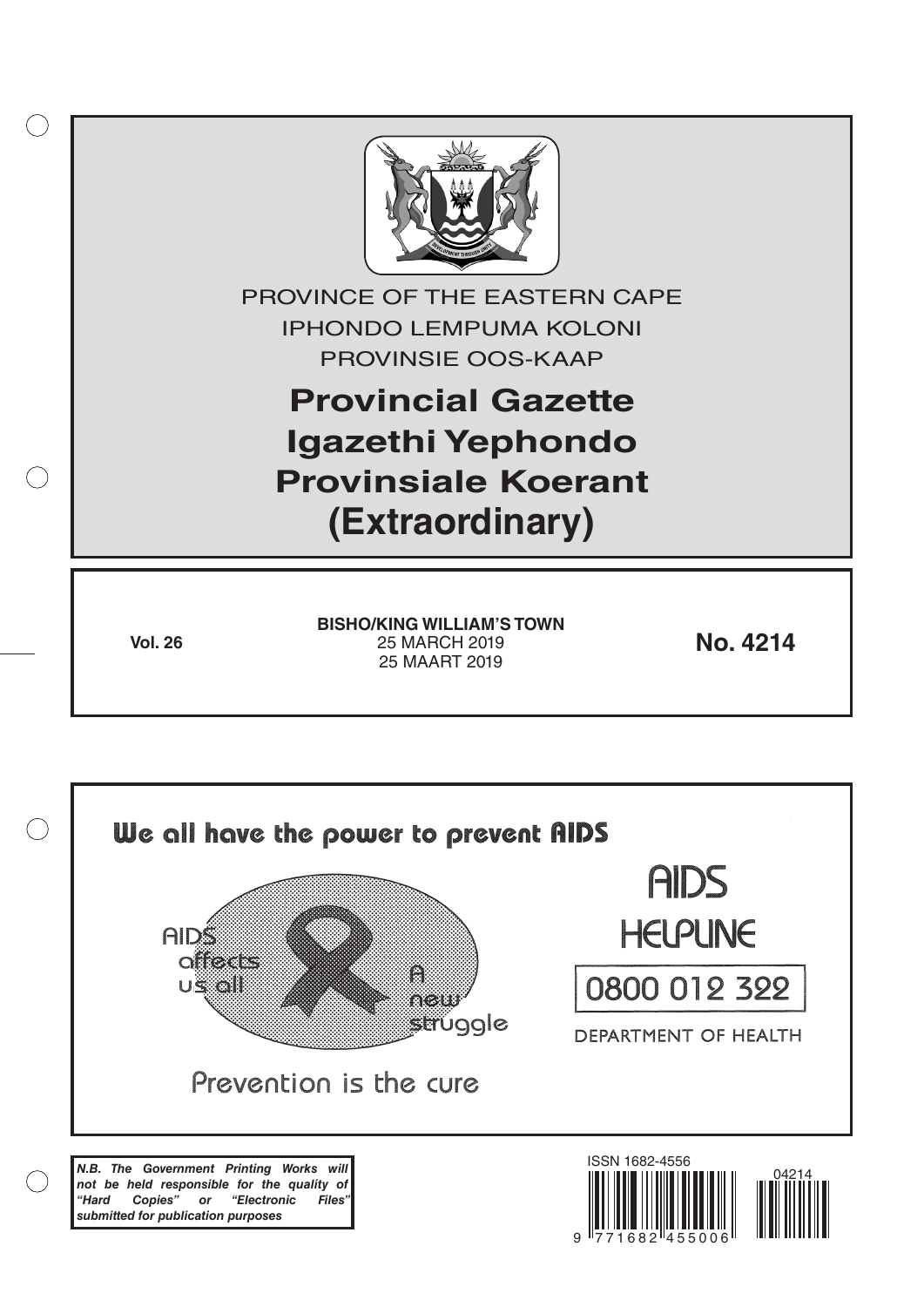## **IMPORTANT NOTICE:**

**The GovernmenT PrinTinG Works Will noT be held resPonsible for any errors ThaT miGhT occur due To The submission of incomPleTe / incorrecT / illeGible coPy.**

**no fuTure queries Will be handled in connecTion WiTh The above.**

## **CONTENTS**

|                                                       |                                                                                                      | Gazette | Page |
|-------------------------------------------------------|------------------------------------------------------------------------------------------------------|---------|------|
|                                                       |                                                                                                      | No.     | No.  |
| <b>PROVINCIAL NOTICES • PROVINSIALE KENNISGEWINGS</b> |                                                                                                      |         |      |
| 100                                                   | Gambling Act (5/1997): Notice of public hearings and Final request for proposal for a Casino Licence | 4214    |      |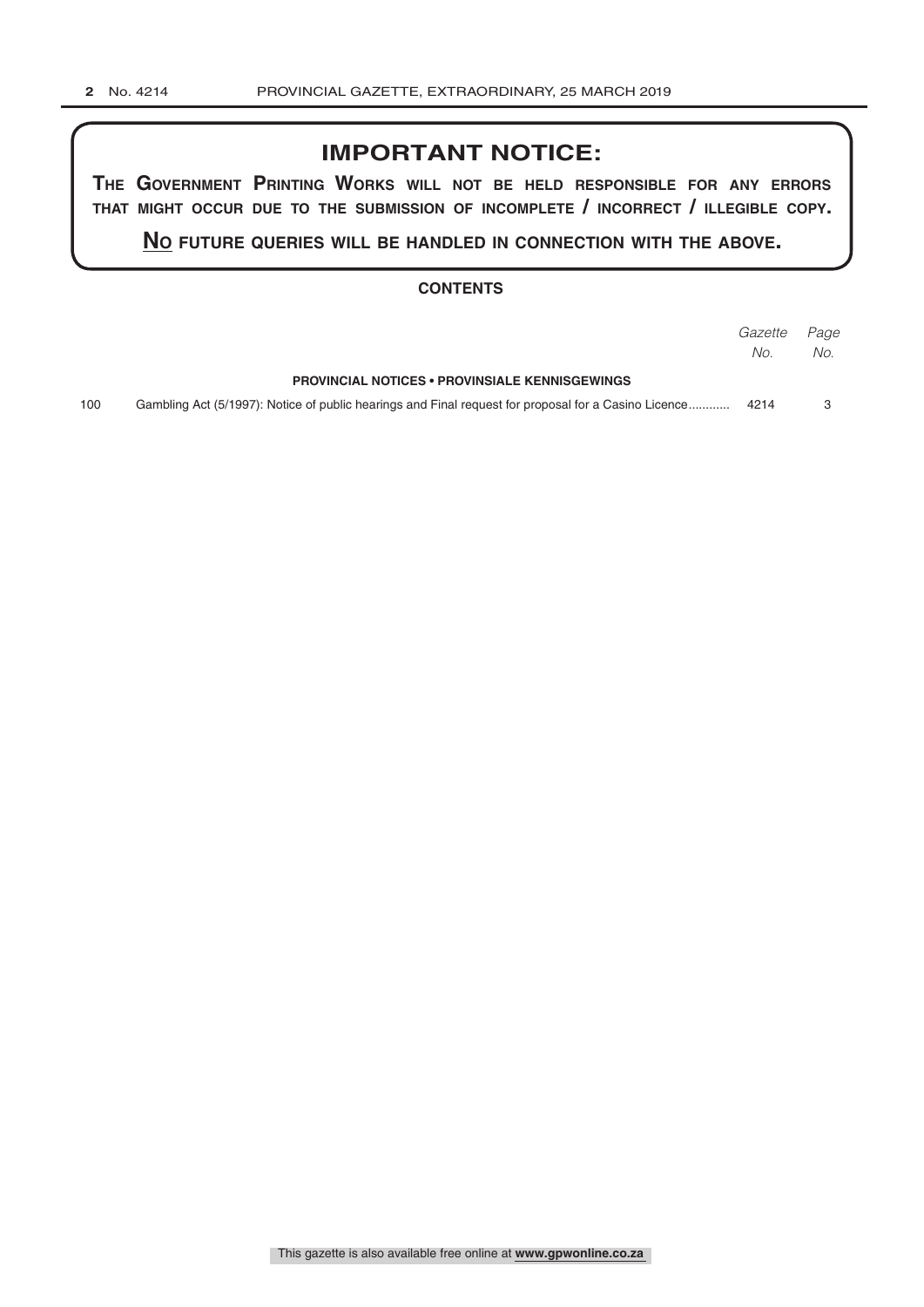## Provincial Notices • Provinsiale Kennisgewings

## **PROVINCIAL NOTICE 100 OF 2019**

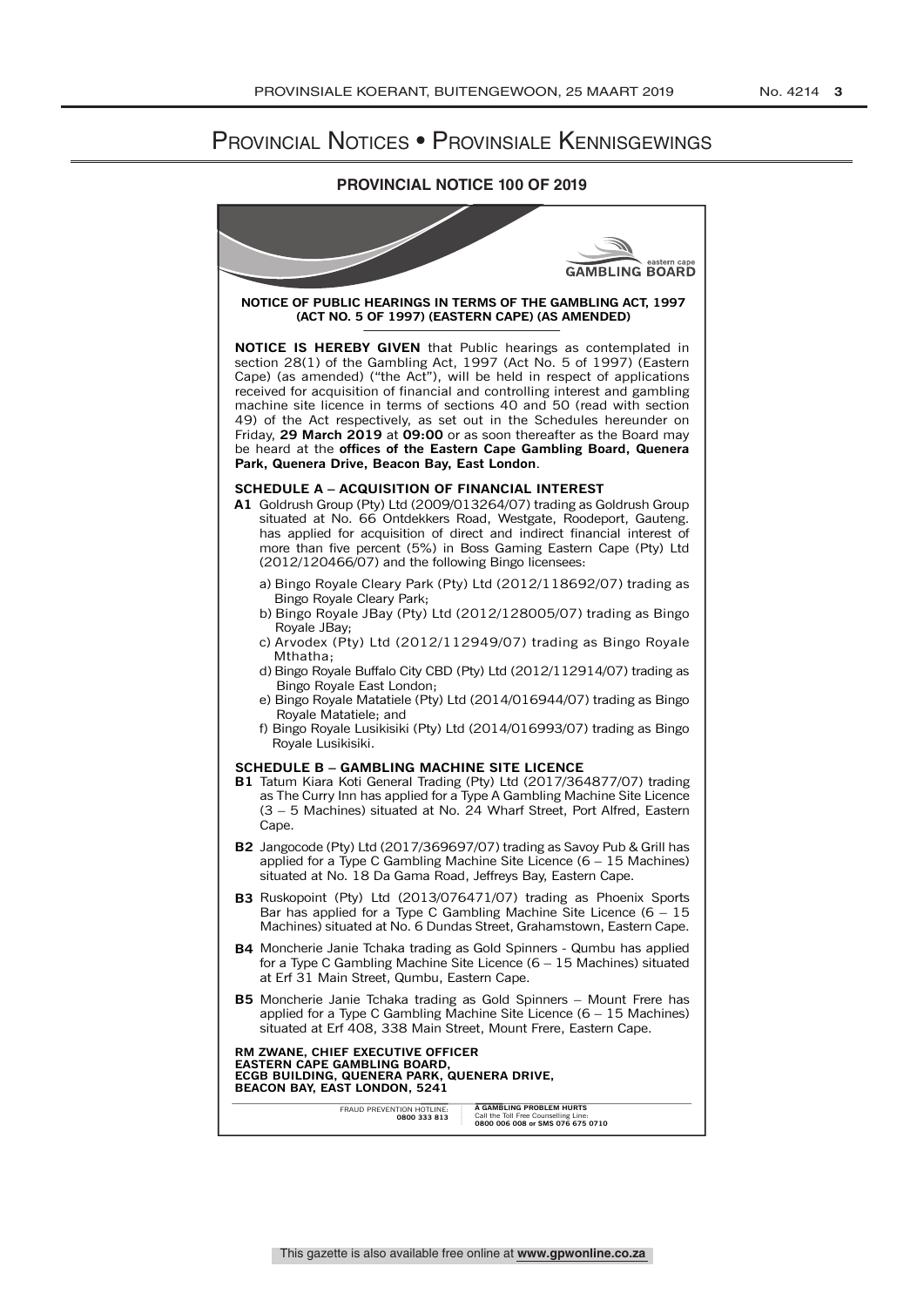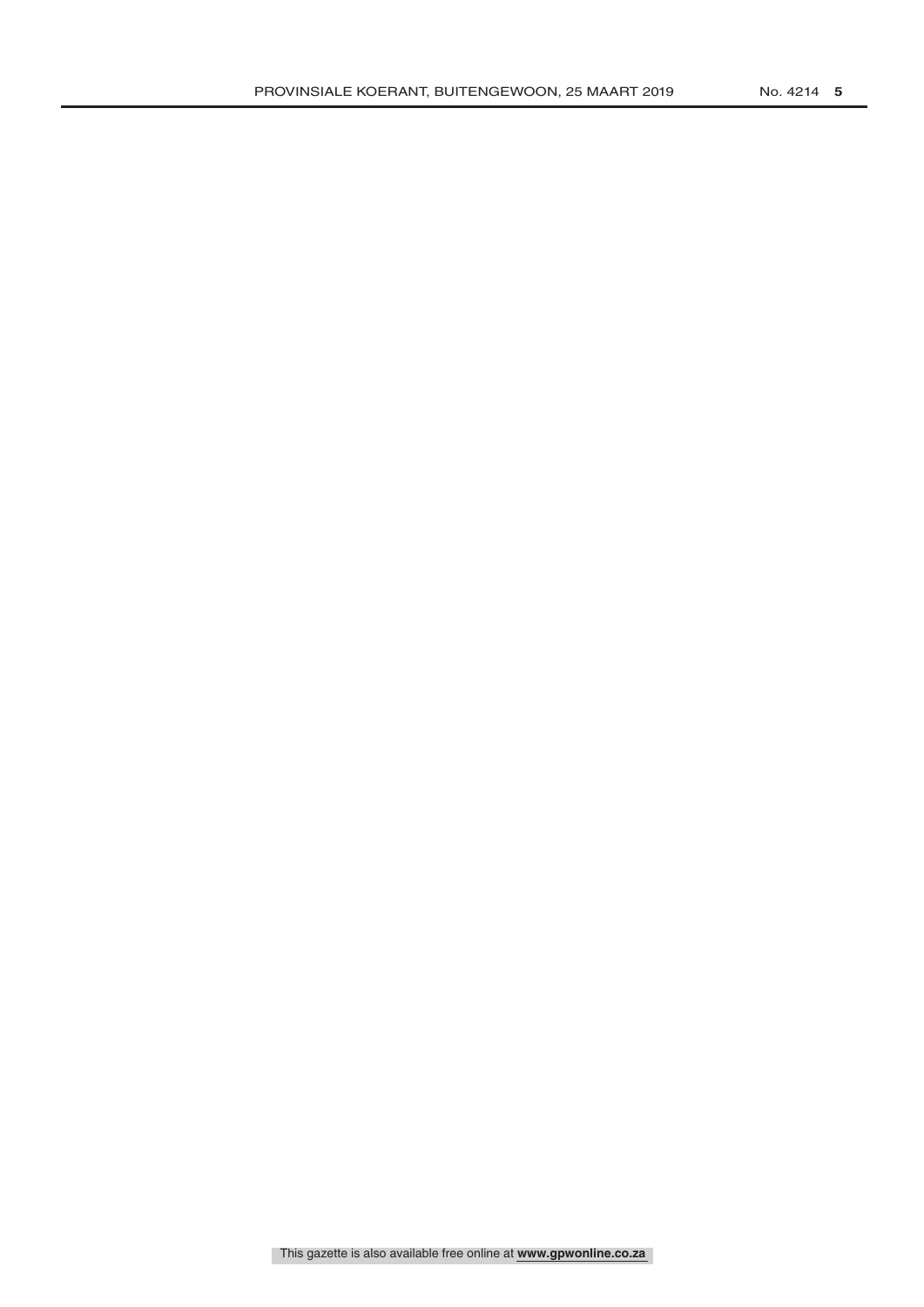This gazette is also available free online at **www.gpwonline.co.za**